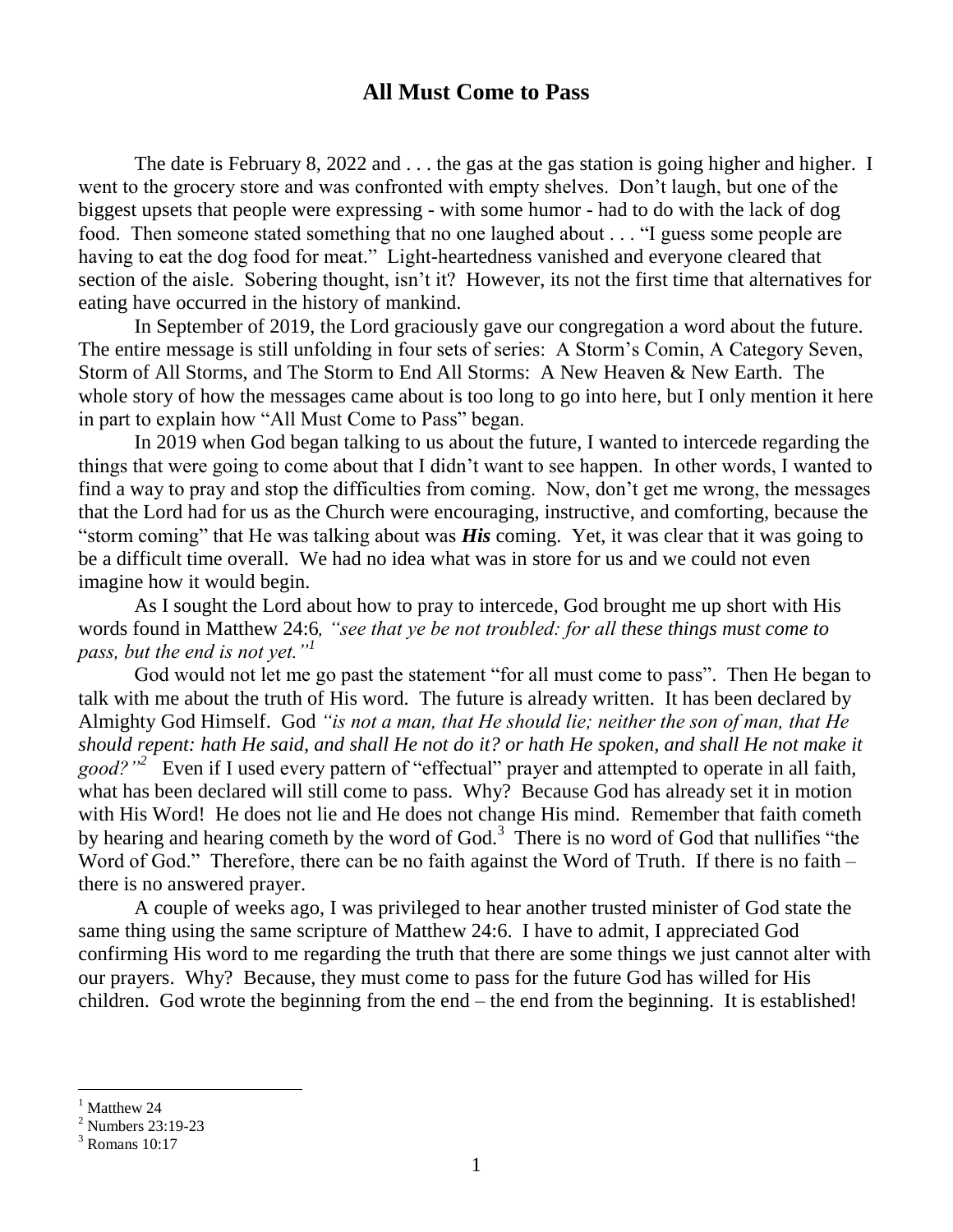Today, as I was being reminded of this declaration of the Lord, I began to have reassurance of the faithfulness of God in the midst of troublesome times. What did God remind me of that reassured me? He reminded me of the children of Israel in the land of Goshen.

I'm sure you have heard the story of the children of Israel in the land of Goshen. What you might not remember is that God had told Abram, may years before, that his offspring would end up *"in a land that is not theirs, and shall serve them; and they shall afflict them four hundred years; and also that nation, whom they shall serve, will I judge: and afterward shall they come out with great substance."<sup>4</sup>* Did you know this statement came in the same conversation between Abram and God when God established the "covenant" between the two? Check it out!

In Genesis 15, Abram had a conversation with God about the problem of having no heir. Yes, God had blessed him; but, he didn't have an heir of his seed. His only heir at that time would be someone born in his house – the steward of his house, Eliezer of Damascus. God told him he would have an heir *"out of thine own bowels."* Then God reminded Abram that He was the one that had brought him out of Ur to give him the land he was currently in.

Before I go any further, let's just think about this. The "land" that Abram was in was occupied by other people. It was not empty. If you follow the story, especially on into Exodus, it becomes clear that the land was being taken away from its inhabitants because of the evil they were involved in – not because the children of Israel were so holy.<sup>5</sup>

Remember that God knows the end from the beginning. He knew that a time would come when the "cry of them would wax great" in the land of Canaan – when *"the iniquity of the Amorites"* would be full; and, that would be the time when the land would be "transferred" over into the possession of Abraham's offspring. $6$ 

At this time, God also shared with Abram that the nation He would end up sending Abraham's offspring into would be judged. In fact, God would use his seed to spoil them. They would leave "with great substance."

Just think! God already had a plan that involved a seed of Abraham by the name of Joseph.<sup>7</sup> As Joseph told his brothers many years later in the land of Egypt, *"ye thought evil against me; but God meant it unto good, to bring to pass, as it is this day, to save much people alive."<sup>8</sup>* During this "time" of salvation when judgment was being poured out on the Egyptians, God *"put a division"* between the two peoples. God "severed" the land of Goshen where the Israelites dwelt from the rest of Egypt.<sup> $\int$ </sup> For instance, in Exodus 10:21-23, God allowed a darkness over the land of Egypt so dark that the Word said it could be *"felt."* However, *"all the children of Israel had light in their dwellings."*

Sometimes *"all these things must come to pass"* because there is a plan being followed that ends with "tying up all the loose ends." The children of Israel had to go through a time of slavery to end up coming out of Egypt with great substance as a judgment of Egypt and then to enter into Canaan as a means for the land of Canaan to be cleansed, or cleared of iniquity.

God's thoughts are not our thoughts and His ways are not our ways. He has a much grander plan and His purpose is much higher than ours!<sup>10</sup> We may have to go through tough

<sup>7</sup> Genesis 45:4-8 "for God did send me before you to preserve life . . . to preserve you a posterity in the earth."

l

<sup>&</sup>lt;sup>4</sup> Genesis 15:13-14 "shall afflict them for four hundred years; . . . come out with great substance."

 $5$  Deuteronomy 9:4-5 "Not for thy righteousness, or for the uprightness of thine heart . . . ."

 $6$  Genesis 15:16 "But in the fourth generation they shall come hither again: for the iniquity of the Amorites is not yet full"

 $8$  Genesis 50:20 "ye thought evil against me; but God meant it unto good . . . ."

<sup>&</sup>lt;sup>9</sup> Exodus 8:22-23 "And I will sever in that day the land of Goshen, in which my people dwell . . . I will put a division . . . ."  $10$  Isaiah 55:6-12 "For my thoughts are not your thoughts, neither are your ways my ways, saith the Lord."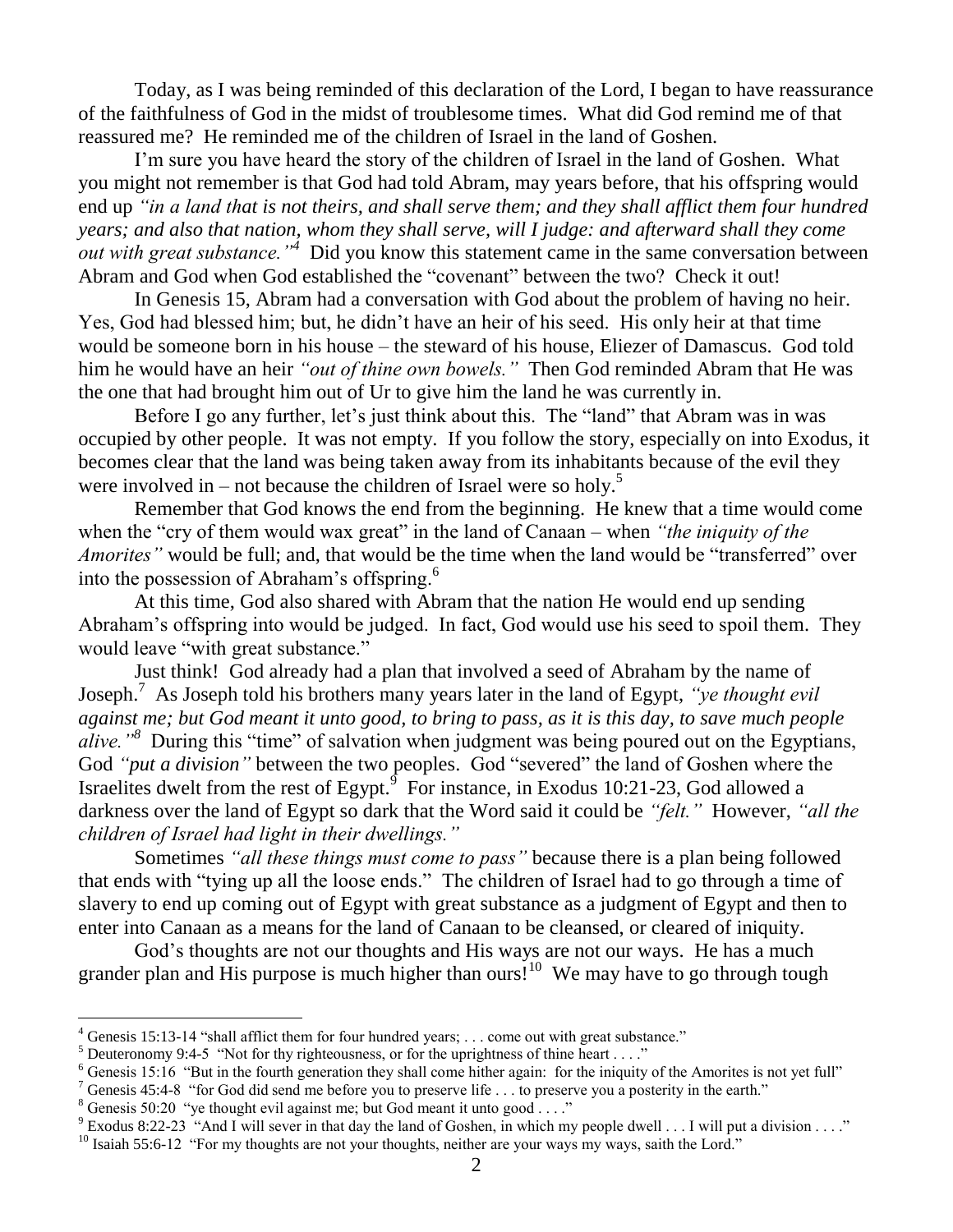times; but, God will be with us and bring us through in victory. Like the children of Israel in Egypt, God can give us light when all is dark around us. It may look like the enemy is getting his way, but just remember that God always has the last word – and His word is sure and stedfast!

When things get a little "tense" for me or those close to me, I find great comfort in a scripture that God quickened to my heart many years ago during a fight of faith. It is 2 Timothy 2:19, *"The Lord knoweth them that are His."* What a word of encouragement and a word that causes faith to arise even in the midst of tribulation! God has always had a plan that supplied protection and provision for His own. In fact, that plan was instigated before the world began through the promise of gift of Jesus our Savior. We just have to remember whose we are, whom we serve, and our standing in the household of God. We have to have faith for our position of sonship, privilege and authority. Then, have faith in God for the power to back our authority.<sup>11</sup>

One of the interesting things that the Lord pointed out to me concerning the attitude of the children of Israel was that the whole episode could have been easier on them if they had just believed the word that the Lord spoke through Moses to them. If they had heard that word, believed it, and trusted that God was helping them, then they would not have "suffered" so when the Egyptians demanded they make their quota of bricks - even with the added burden of having to gather their own straw. They could have asked God for strength and ability to fulfill the demand of bricks and rejoiced with the sure knowledge that God was leading them to deliverance and victory. In other words, if they had just kept their eyes on the prize that was before them, the difficulties would have seemed like a small price to pay for the ultimate deliverance, much less for the abundant land that God had waiting for them.<sup>12</sup>

Now, before we judge them too harshly and be critical, let us apply this to our own situation. If we will just turn to God and believe Him for help instead of complaining and doubting, God will provided everything we need to meet the demand that the enemy puts on *our* life. The Lord has been, and always will be, willing to show Himself strong on our behalf. Just like He demonstrated that He could make the children of Israel to increase even in the midst of terrible hardships, God can cause us to triumph, increase, and prosper as well.<sup>13</sup> Instead of us wondering why they couldn't just believe Him, we should look at our own life and ask ourselves that question. Why can't we just believe Him – that He will increase us, provide for us, protect us, etc.? Really now! *"If God be for us, who can be against us?"*! 14

When things seem to be going in the wrong direction in our nation or in our society, we often start coming against it without even checking with the Lord to find out what His will is regarding the situation. We like to quote Numbers 23:19, *"God is not a man, that he should lie; neither the son of man, that he should repent: hath he said, and shall he not do it? or hath he spoken, and shall he not make it good?"* when we are standing on His promises of good for His own. However, we sometimes forget that it works in other ways as well.

In verse 20 of Numbers 23, Balaam declared that he had received a commandment to bless Israel because God had blessed them and he was not able to reverse it or change it. But just think a moment. God has also already made certain judgments that cannot be reversed or changed as well. For instance, there is no need to pray for Satan to be saved. God has already judged him and pronounced sentence upon him. It is final. This is what Jesus is talking about when He stated in Matthew 24:6*, "see that ye be not troubled: for all these things must come to pass, but* 

 $\overline{a}$ 

 $11$  1 Corinthians 2:7-16 "the things which God hath prepared for them that love Him."

<sup>&</sup>lt;sup>12</sup> Deuteronomy 6:10-12 "when the Lord thy God shall have brought thee into the land which He sware unto thy fathers. . . ."  $13$  Exodus 1:12 "the more they afflicted them, the more they multiplied and grew."

 $14$  Romans 8:31 "If God be for us, who can be against us?"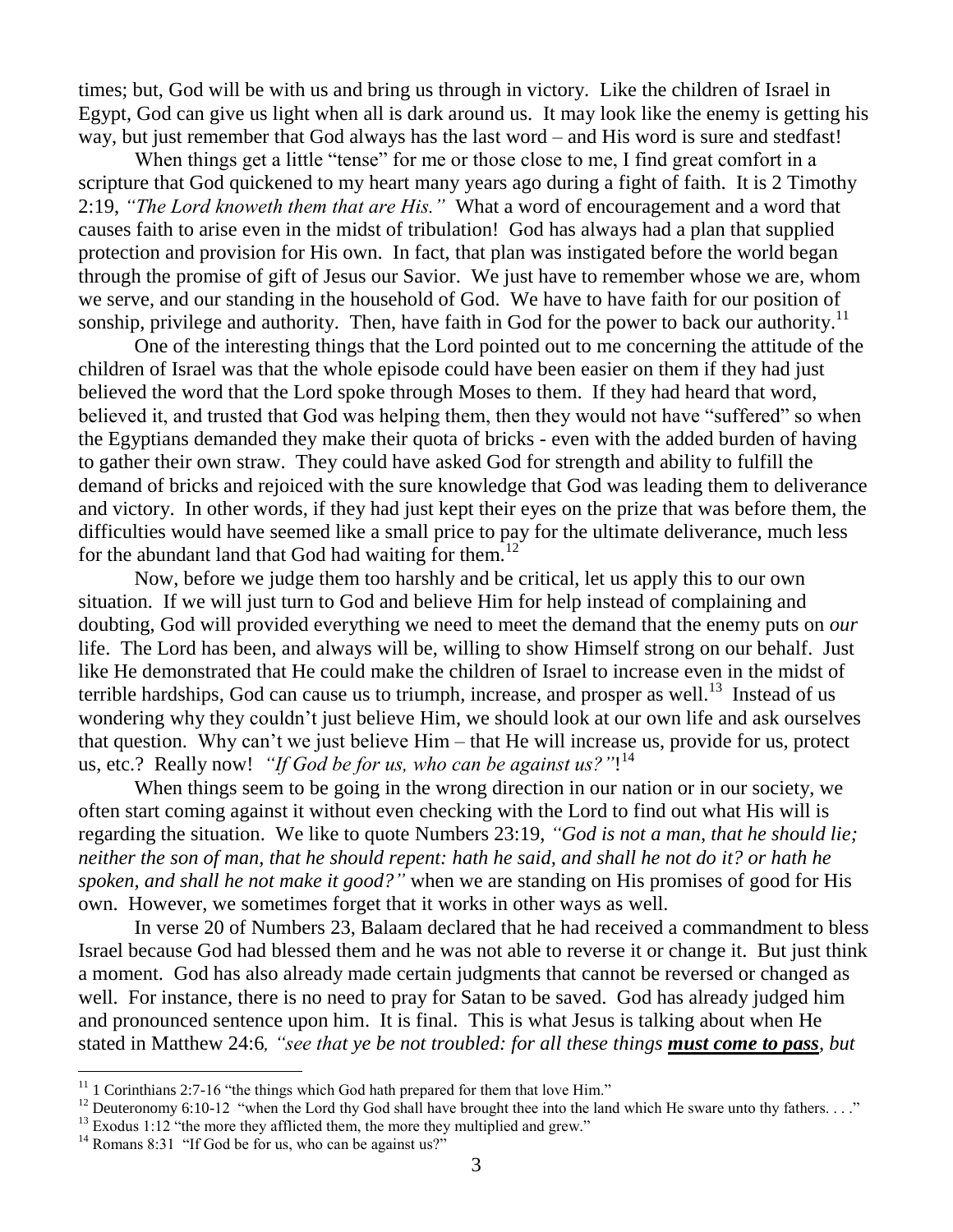*the end is not yet."* There are perilous times that are coming and they cannot be changed. (Scriptural emphasis is author's.)

This is one of the reasons why it is so imperative for us to seek the help of the Holy Spirit to pray as we should.<sup>15</sup> He is the one that knows the mind and the will of Almighty God. He knows if a bad situation is something that can be changed or something that we have to walk through. If it is to be walked through, He can give us the wisdom, strength, and courage to do so with our eyes on the prize. And, we can do it with joy. Oh, yes we can! If the Corinthians could respond like they are reported to have responded in 2 Corinthians 8:2, with abundance of joy, so can we. We just need to do what they did – first, give our own selves to the Lord.

We have another excellent example of this: *"Looking unto Jesus the author and finisher of our faith; who for the joy that was set before him endured the cross, despising the shame, and is set down at the right hand of the throne of God. For consider him that endured such contradiction of sinners against himself, lest ye be wearied and faint in your minds."<sup>16</sup>* Jesus showed us the way – to put our focus on the prize. Romans 8:18 declares, *"For I reckon that the sufferings of this present time are not worthy to be compared with the glory which shall be revealed in us."* We will find the strength and the power to overcome with joy when we get in charge of our attitude. We really can do this with God's help!

Listen, if God can increase a pot of oil to fill many pots and provide income for many years to come, what can He not increase?<sup>17</sup> If He can rain manna/bread from heaven and bring quail/meat in by a strong wind, what can He not provide from heaven and by a strong wind?<sup>18</sup> If He can have birds bring a "hamburger" to Elijah, then you tell me what could keep God from feeding us – even if it is one meal at a time.<sup>19</sup>

I have personally experienced the miraculous provision of God. At one time in my life, my employer had to close his medical practice due to health issues. I was left without a job for six months. These are a few of the awesome things the Lord did for me: one chicken breast would make five *gourmet* meals, my pantry never was empty, and my propane tank remained full. Another contributing factor of that time in my life was that I never failed to tithe and give offerings for the unemployment monies that I received. That was not all the awesome things that God did for me during that time, but I'll save those stories for another time.

 Just recently, God had me pick up a bag of dog food (even though I didn't think I needed it). As I mentioned at the beginning of this article, the very next week there was no dog food on the shelves and hasn't been even till now. It was not a coincidence that the Spirit of God impressed me to get that bag of dog food. No, it is an example of God's provision for the future.

My last example of God's provision during this time of challenge has to do with a car. I needed one. My old vehicle "died" on me in March of 2020 with approximately 270,000 miles on it. "Sarah" took me on many ministry trips!!! Before I could locate the car that I wanted and had prayed for, the car shortage occurred. There were no cars like what I wanted around, but I really needed transportation. God, through a dream, led me to a car. I knew that it was the one I was supposed to have even though it wasn't what I had prayed for. I was fussy about the whole thing – until God set me straight.

<sup>&</sup>lt;sup>15</sup> Romans 8:26-28 "for we know not what we should pray for as we ought . . . ."

<sup>&</sup>lt;sup>16</sup> Hebrews 12:2-3 "Looking unto Jesus the author and finisher of our faith . . . ."

 $17$  2 Kings 4:1-7 "hath not any thing in the house, save a pot of oil"

<sup>&</sup>lt;sup>18</sup> Psalms 78:23-29 "rained down manna . . . Man did eat angels' food . . . caused an east wind . . . rained flesh . . . ."

<sup>&</sup>lt;sup>19</sup> 1 Kings 17:1-6 "And the ravens brought him bread and flesh in the morning, . . . in the evening; . . . ."